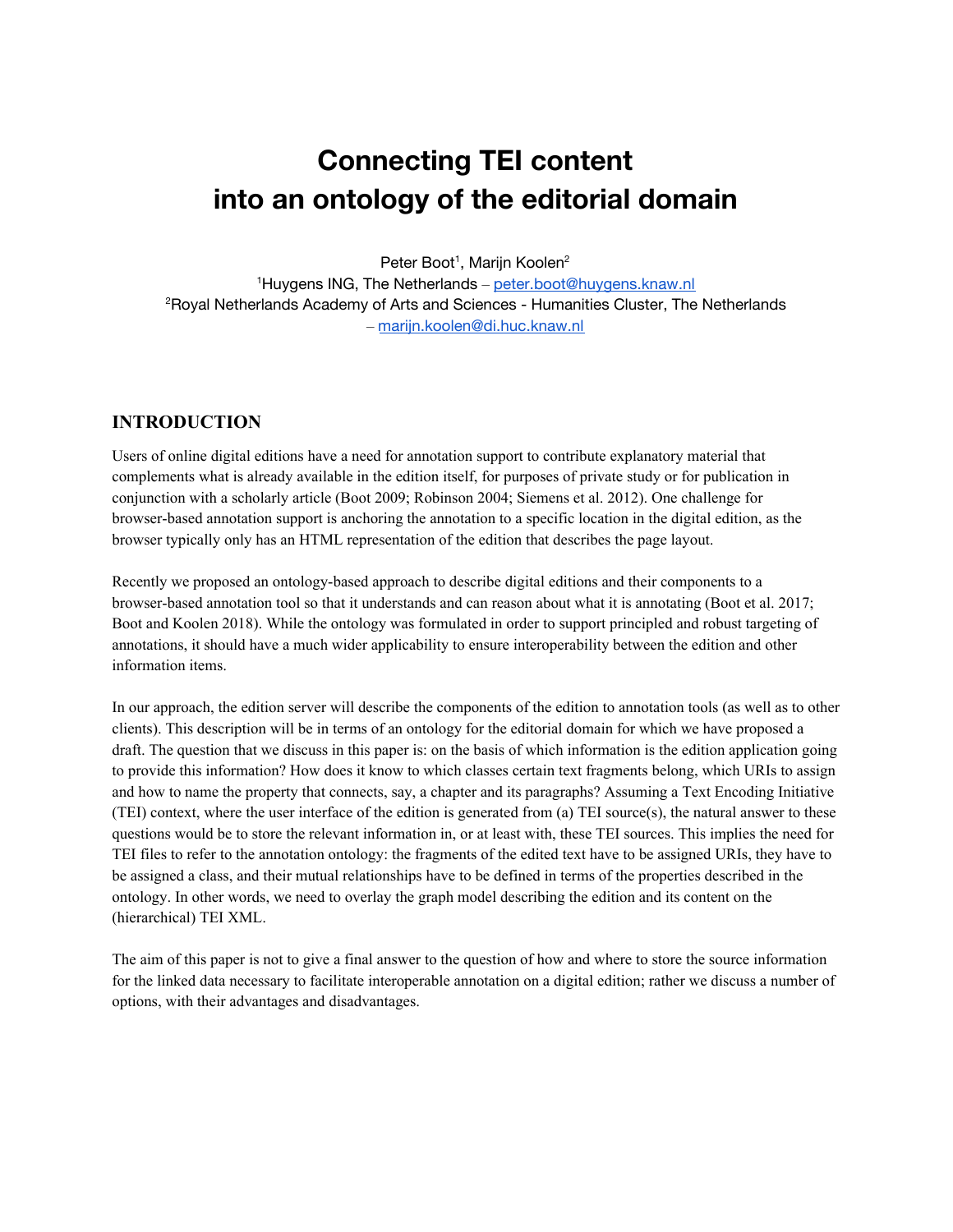## **THE ANNOTATION ONTOLOGY**

The Annotation Ontology is based on concepts from the  $FRBR<sub>oo</sub>$  ontology (IFLA 2015), which combines concepts from FRBR<sup>1</sup> and CIDOC/CRM<sup>2</sup> to describe a.o. manuscripts and their editions (LeBoeuf 2012). With the ontology, it is possible to describe the abstract work and its multiple representations as an RDF graph.

For a fuller discussion of the ontology, we refer to (Boot and Koolen 2018). The ontology (See figures 1 and 2) contains two important dimensions. First, a distinction between two domains, the editable and the edition domains, and second, a distinction between works and documents.

First, the editable domain has concepts for objects that are edited, such as documents and works, while the edition domain has concepts for the outcome of the editing process, such as digital texts and images. The two domains are connected to each other. Within each domain, the classes are subclasses of a main class, of respectively editable things (EditableThing, left side of Figure 2) and edition things, (EditionThing, right side of Figure 2). As they are all potential targets for annotation, they are all subsumed under a main class of annotatable things (AnnotatableThing).

Second, the Work is an abstract intellectual and creative entity instantiated in one or more Documents, or text bearers. Both Works and Documents can have parts. Following Robinson (2017), we also describe what we call Positioned Text Fragments (PTF): intersections of the Work and Document hierarchy, such as the part of a poem that appears on a certain manuscript page.

<sup>&</sup>lt;sup>1</sup> Functional Requirements for Bibliographic Records

 $2^2$  The Conceptual Reference Model of the International Committee of Documentation (CIDOC)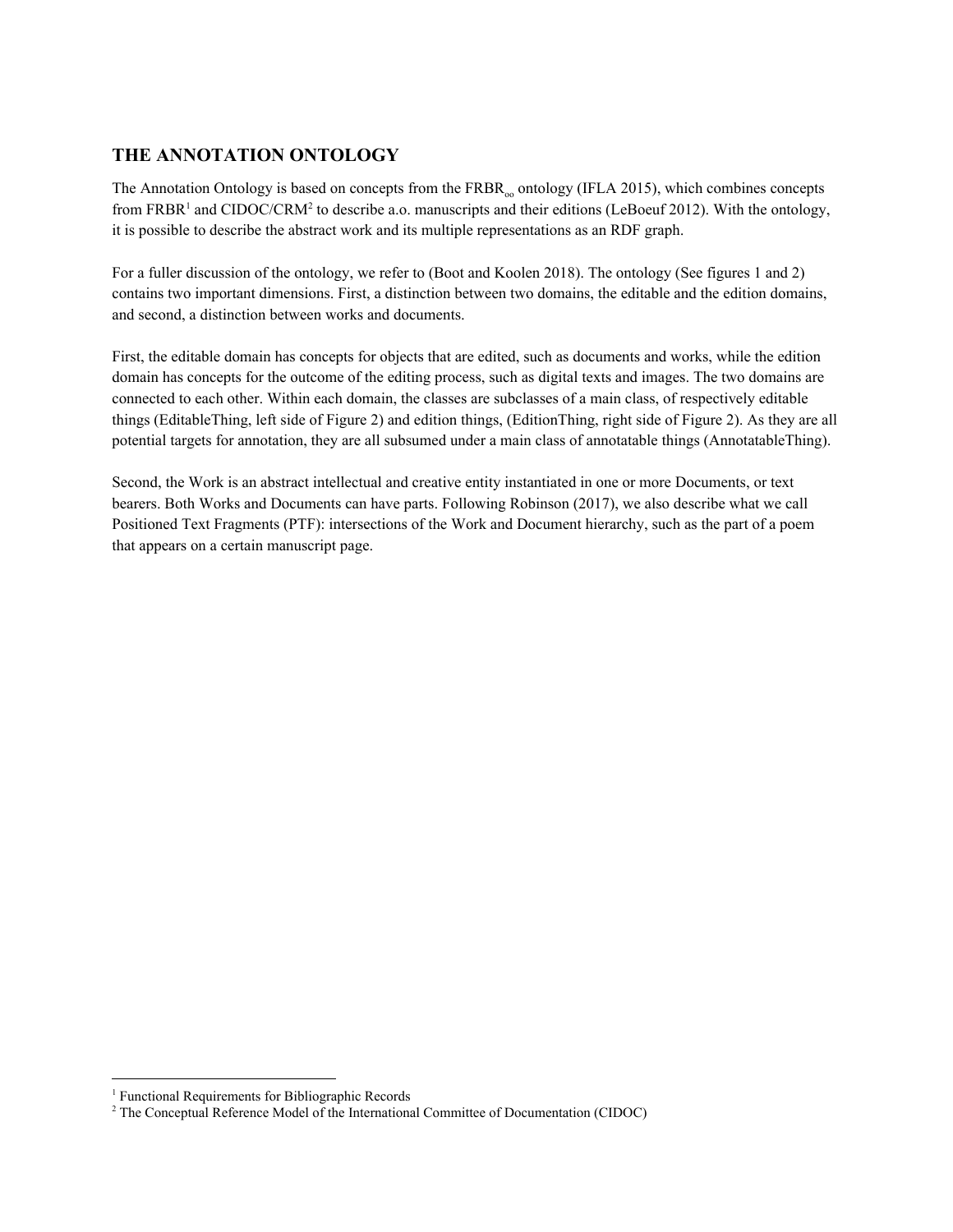

[Figure 1. The Annotation Ontology extends the FRBR<sub>oo</sub> and CIDOC/CRM ontologies. The concepts in black are concepts in our annotation ontology. The concepts in red are their (rough) equivalents in  $\mathrm{FRBR}_\mathrm{oo}$  and CIDOC/CRM.]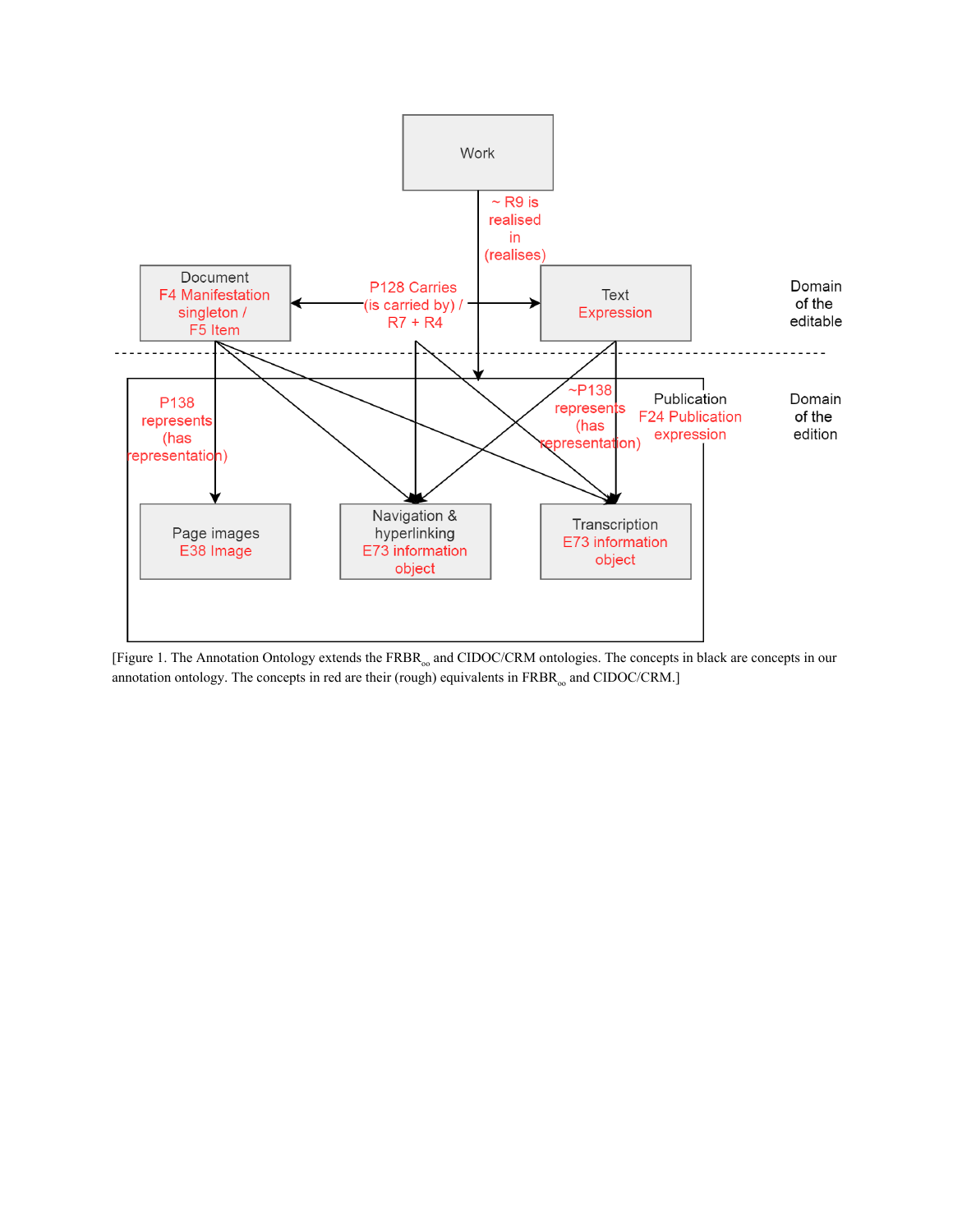

[Figure 2. The Annotation Ontology of the editable and edition domains.]

To illustrate how this ontology can be used to describe digital editions, we use the digital edition of the correspondence of Vincent van Gogh (Jansen et al. 2009). Van Gogh's correspondence is a good example of the type of material that would benefit from interoperable annotation. Not only does the modern edition, as we will see, contain multiple representations of the same letter; the letters are also present in other forms or translations, on a number of other platforms (Douma ny; Koninklijke Bibliotheek 2016; Van Gogh 2019). In the modern edition, the abstract letter (middle column in Figure 3) is an instance of the class vg: Letter, which is a subclass of the  $FRR_{\text{no}}$ class F1 Work.<sup>3</sup> It is a complex work consisting of multiple paragraphs, with each individual paragraph being an instance of Paragraph which is a subclass of (Part of) Work. The abstract letter and its paragraphs are related to two representations, namely a Dutch text (left column in Figure 3) and an English translation (right column in Figure 3). Each instance has a unique identifier that can be the target of an annotation. To make annotations interoperable, the identifiers should be generated according to a set of guidelines, so that different online editions, whether based on the same TEI files or not, use the same identifiers. In the next section we discuss how such identifiers could be generated from the TEI files.

<sup>&</sup>lt;sup>3</sup> For the Van Gogh edition we use a specialized version of the ontology; classes from the specialized ontology are prefixed by 'vg'; for the general ontology we use the 'hi' prefix.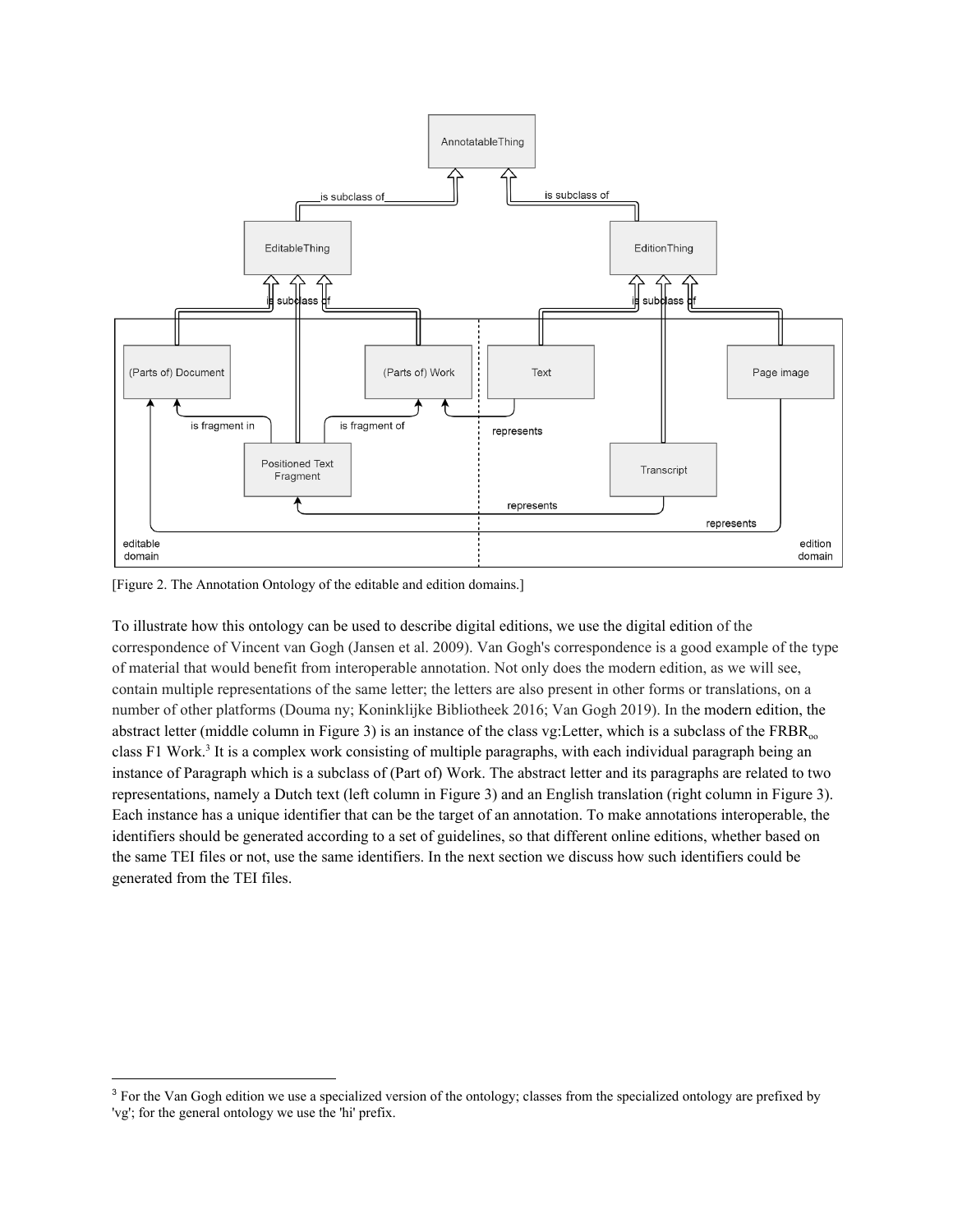

[Figure 3. An example of the Annotation Ontology describing a letter of Vincent van Gogh as abstract work in the editable domain (middle) and its representations in the edition domain in the form of a reading text in Dutch (left) and a translation in English (right).]

### **CONNECTING TEI AND THE ANNOTATION ONTOLOGY**

In this section we will discuss a number of approaches to storing the RDF required for attaching the edition to the annotation ontology. For each approach, we look at how that approach attaches the URIs to the relevant objects and how it stores the triples defining the relations between the URIs. We discuss two cases: first, a case where we distinguish between a work and its (multiple) representations in the edition, and second, the familiar issue of overlapping page and textual hierarchies. For both cases, we use as an example a letter by Vincent van Gogh. For all of the approaches XML and XSLT samples are available in GitHub (Koolen et al. 2019a). We should be aware that these are relatively complex cases. There may be textual traditions where all annotation is, say, by line number in a single manuscript. In such cases, the required number of triples to describe the relevant context might be less daunting than in the cases we are about to discuss.

#### **CRITERIA**

The solution that we seek should satisfy a number of criteria: (i) it should be minimally obtrusive, (ii) maximally explicit, (iii) minimally redundant and (iv) maximally generic and flexible. Preferably, (v) it should work without extending the TEI.

Ad (i): XML is sometimes seen as verbose and distracting (Bambaci, Boschetti & Del Gratta 2018). It is important that human readability and manageability of the XML is not impaired by computer code that is meaningless for the textual researcher.

Ad (ii): As much as possible, all information necessary for creating the edition should be contained in the XML file. If it is not included in the file, the file should unambiguously indicate how additional information is to be obtained.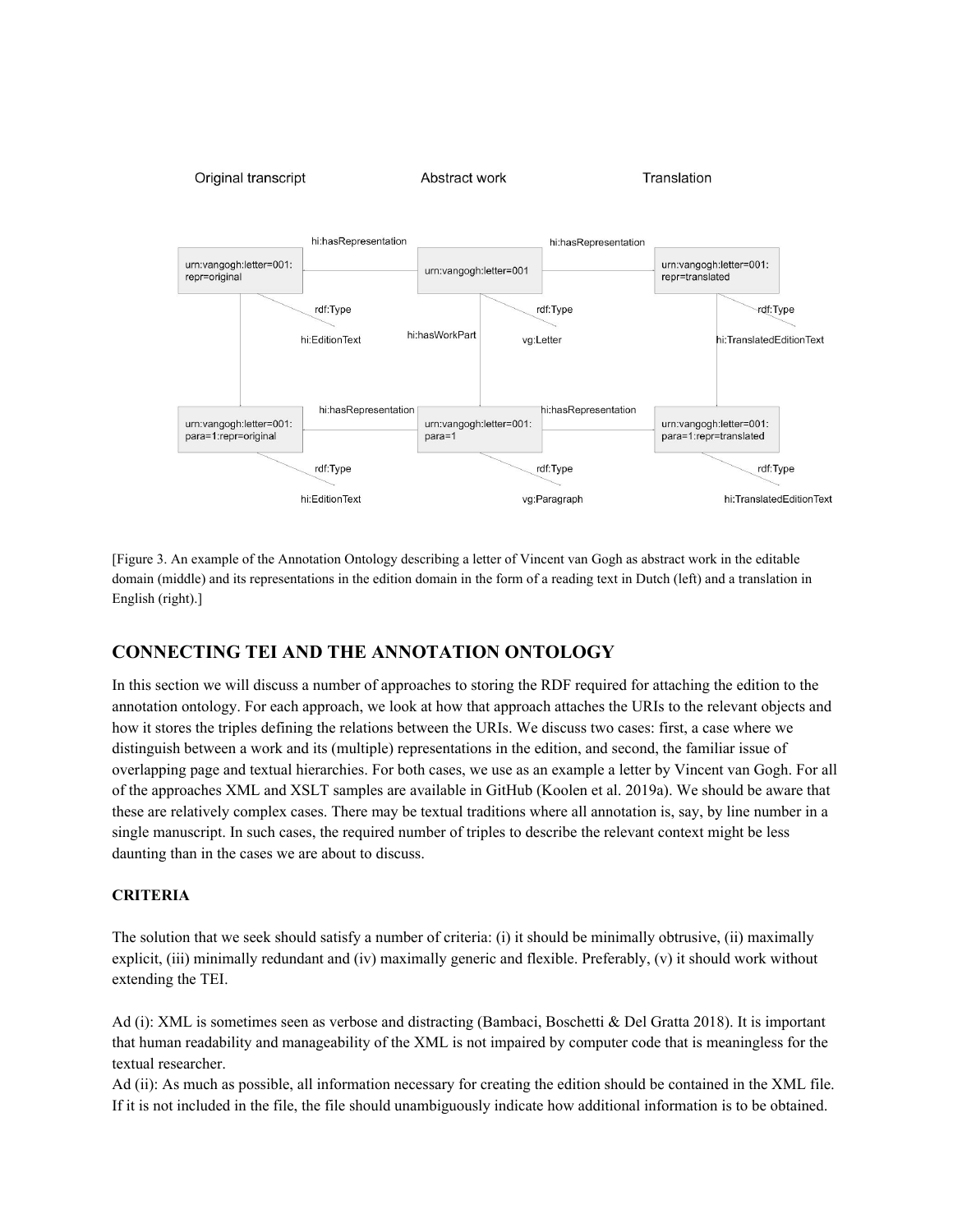This is important for preservation purposes: an archived TEI file should contain all of the information required to create an edition.

Ad (iii): Information should not be unnecessarily duplicated

Ad (iv): The solutions we propose should not constrain editors to use TEI in a way that would otherwise be unsuitable for their projects. In fact, none of the approaches that we test create serious constraints. Ad (v): In the ideal case, our solution works in TEI as-is. But we should not be afraid of extending it where necessary.

#### **ONE WORK, MULTIPLE REPRESENTATIONS**

The situation that we discuss here is the one depicted in Figure 3: one work, a letter, for which two texts are available, a version in the original language and a translated version. We assume a situation where the annotatable units are the letter/text as a whole, and its individual paragraphs. The required RDF identifies the work, texts and paragraphs, creates hasRepresentation properties between work and texts (paragraphs) and describes the hierarchies between the works, texts and their paragraphs.

Apart from practical and convenience issues (readability), the essential question here is: how to make it possible for a single XML hierarchy to be associated with two conceptual hierarchies: the hierarchy of the work and the hierarchy of the work's representation.

#### *GRDDL, private URI schemes and dedicated URI attribute*

The GRDDL approach is based on the fact that for all triples, the necessary information is already contained in the XML file. Rather than including redundant information in the XML, this approach takes advantage of the GRDDL standard to associate an XML file with a program that derives an RDF representation of its contents (Conolly 2007). For defining the URIs, we create a dedicated attribute (here called ontRef). To keep the URIs short, we use the TEI facility of a private URI scheme: a prefix that is associated with a prefixDef in the TEI header which defines a pattern replacement to create a URI out of a brief pattern (TEI Consortium 2019, section 16.2.3). To associate two URIs (for work and text) with a single XML element, we create two prefix definitions for the same prefix.<sup>4</sup>

In practice, this approach might look like this:

```
Association between the TEI file and a GRDDL script:
<TEI xmlns:vg="http://www.vangoghletters.org/ns/"
     xmlns="http://www.tei-c.org/ns/1.0"
     xmlns:grddl='http://www.w3.org/2003/g/data-view#'
     grddl:transformation="grddl.xsl">
prefixDefs at the letter (div) level, defined in the TEI header:
<prefixDef ident="letter" matchPattern="([a-z]+),([0-9]+)"
replacementPattern="urn:vangogh:letter=$2">
     <p>Associates letter div with uri of letter as work</p>
</prefixDef>
<prefixDef ident="letter" matchPattern="([a-z]+),([0-9]+)"
replacementPattern="urn:vangogh:letter=$2:repr=$1">
     <p>Associates letter div with uri of this edition of the letter</p>
</prefixDef>
ontRef attribute on divs holding original and translated text:
<div type="original" ontRef="letter:original,1">
<div type="translation" ontRef="letter:translated,1">
```
<sup>4</sup> An option discussed in the same section of the *TEI P5 Guidelines*.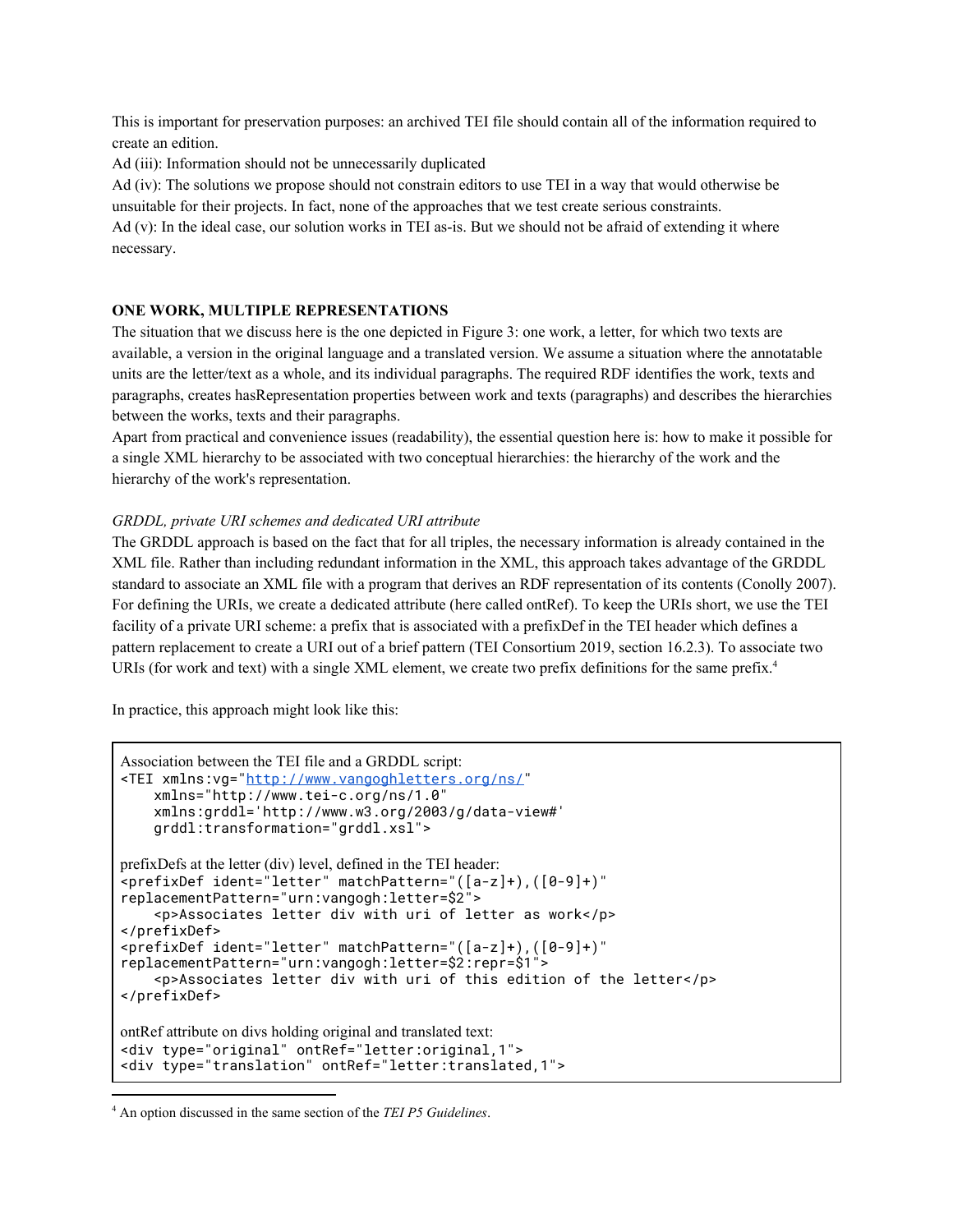```
A fragment of GRDDL-generated RDF in turtle format:
<urn:vangogh:letter=1> rdf:type vg:Letter.
<urn:vangogh:letter=1:repr=original> rdf:type hi:EditionText.
<urn:vangogh:letter=1> hi:hasRepresentation <urn:vangogh:letter=1:repr=original>.
<urn:vangogh:letter=1:para=1> rdf:type vg:ParagraphInLetter.
<urn:vangogh:letter=1:para=1:repr=original> rdf:type hi:EditionText.
<urn:vangogh:letter=1:para=1> hi:hasRepresentation
     <urn:vangogh:letter=1:para=1:repr=original>.
<urn:vangogh:letter=1> hi:hasWorkPart <urn:vangogh:letter=1:para=1>.
<urn:vangogh:letter=1:repr=original> hi:hasTextPart
     <urn:vangogh:letter=1:para=1:repr=original>.
```
At the top of the document, the reference (in the GRDDL namespace) to grddl.xsl defines the stylesheet to execute in order to create an RDF representation of the document. This stylesheet, when processing the XML file, encounters the ontRef attribute on the divs holding the original language-version. It recognizes its value "letter:original,1" as a private URI scheme reference with the prefix "letter". It searches for corresponding prefixDef elements and encounters two of these. It executes the corresponding match-and-replace operations and creates these two URIs: urn:vangogh:letter=1/and urn:vangogh:letter=1/repr=original/. The logic for defining the triples (i.e. to assign the URIs to classes and to describe their properties) is contained in the stylesheet.

Advantages and disadvantages

We discuss advantages and disadvantages in terms of the criteria that we mentioned above.

*Minimally obtrusive*: Referring to a GRDDL stylesheet does not affect the readability of the XML. Including ontRef attributes for each addressable element to hold an abbreviated pointer does affect readability, even though it could be much worse (if we included full URI's, e.g.)

*Maximally explicit*: To generate the triples, the GRDDL stylesheet needs to be run. This implies that we need to be able to run an XSLT processor before the full information is available. The chances of being able, without significant effort, to run an XSLT processor in, say, fifty years' time, are slim. From that perspective this is a very weak solution. Indeed, GRDDL itself 'is still a mere theoretical specification' (Grüntgens & Scharde 2016). A positive aspect is that usage of the dedicated ontRef attribute to refer to the URI is more explicit than using a general-purpose attribute such as corresp. A less than desirable aspect, however, is that the software has no way of knowing which of the prefixDefs produces the work URI and which the text URI.

*Minimally redundant*: The triples are only generated as needed and therefore raise no redundancy concerns. The abbreviated pointers also avoid redundancy. However, the prefix definitions are included in each of the XML files, and for the van Gogh edition that means more than 900 times. They could be included through XInclude. *No TEI extension*: The solution requires two new attributes: grddl:transformation and ontRef.

#### *GRDDL, no URI representation in TEI file*

This approach, like the preceding one, uses GRDDL to deduce the necessary triples rather than include their representation in the TEI file. It goes one step further as it also leaves the URI definition out of the TEI. Instead, the TEI file contains xml:id attributes, and the GRDDL stylesheet generates triples that reference the xml:id attributes, as follows:

```
Div elements with xml:id attributes:
<div type="original" xml:id="letter.original.1">
<div type="translation" xml:id="letter.translated.1">
```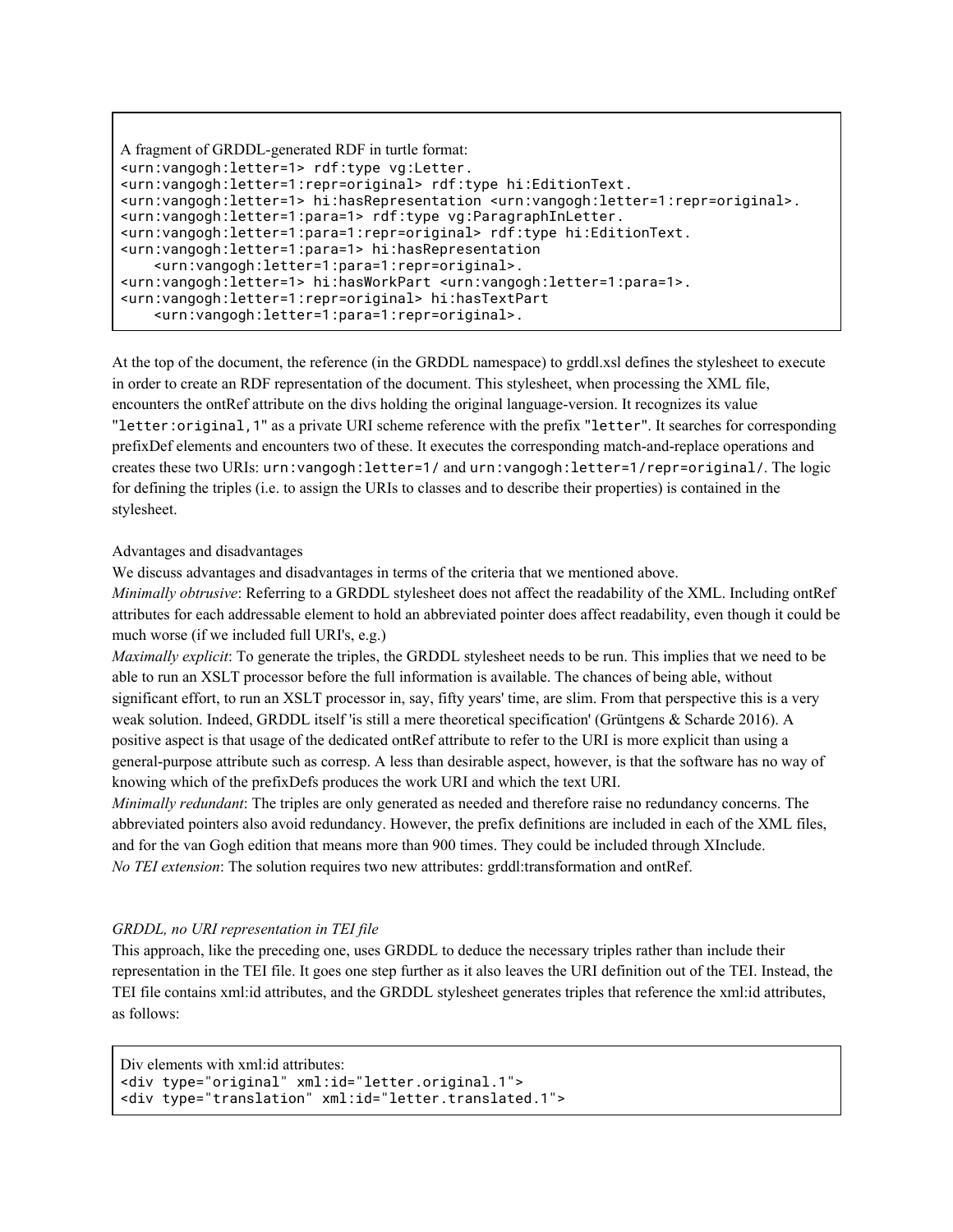```
Generated triples included now (beyond the ones from the previous approach):
<urn:vangogh:letter=1> hi:refersTo
     file:/.../let001.xml#letter.original.1.
<urn:vangogh:letter=1:repr=original> hi:refersTo
     file:/.../let001.xml#letter.original.1.
```
In this case, the stylesheet handles the generation of the URIs. The XML no longer needs to contain an ontRef attribute and prefixDefs to define the logic of the URI generation. The XML must provide xml:id attributes for the elements that are to be attached to a URI.

#### Advantages and disadvantages

*Minimally obtrusive*: Referring to a GRDDL stylesheet does not affect the readability of the XML. The relevant elements need to carry xml:id attributes, but this is good practice anyway.

*Maximally explicit*: This approach is even less explicit than the previous one, as we have now removed the URI definition (through the prefixDefs) from the XML into the GRDDL stylesheet.

*Minimally redundant*: An improvement with respect to the previous approach, as the prefixDefs no longer need to be defined in each TEI file.

*No TEI extension*: The approach requires one new attribute, grddl:transformation.

#### *RDF in xenodata, URIs generated from xml:ids*

This approach does not use GRDDL. The information necessary to deduce triples and URI has to be included in the TEI/XML file. Here we store that information in the xenodata element in the TEI header, introduced expressly to contain non-TEI (but still XML) metadata. The triples will therefore be included as RDF/XML. In this approach, we store the generated URI's on the relevant elements in a newly defined ontRef attribute.

In any realistic scenario, this still implies the need for a stylesheet or other program to generate the triples. Manually typing that RDF would be prohibitively time-consuming and error-prone. The difference with the GRDDL approach is twofold: (1) the output here is an enriched XML file, rather than (in the GRDDL case) an external RDF file; and (2) here the encoder is responsible for execution of the stylesheet, before the TEI is published, while in the GRDDL case the stylesheet is (theoretically) executed by the consumer of the XML file, after publication. This also implies that in this solution, for the benefit of the annotation tool (and possibly other RDF processing tools), the edition server will lift the triples out of the TEI environment into a format that the annotation tool will be able to understand.

We envisage a situation where an editor works on an XML file without the RDF information. Upon ingestion in a version control system, the system executes a post-editing program that creates a file enriched with RDF. The editor will never need to see the enriched file but keeps working on the original file. The situation looks like this (Figure 4):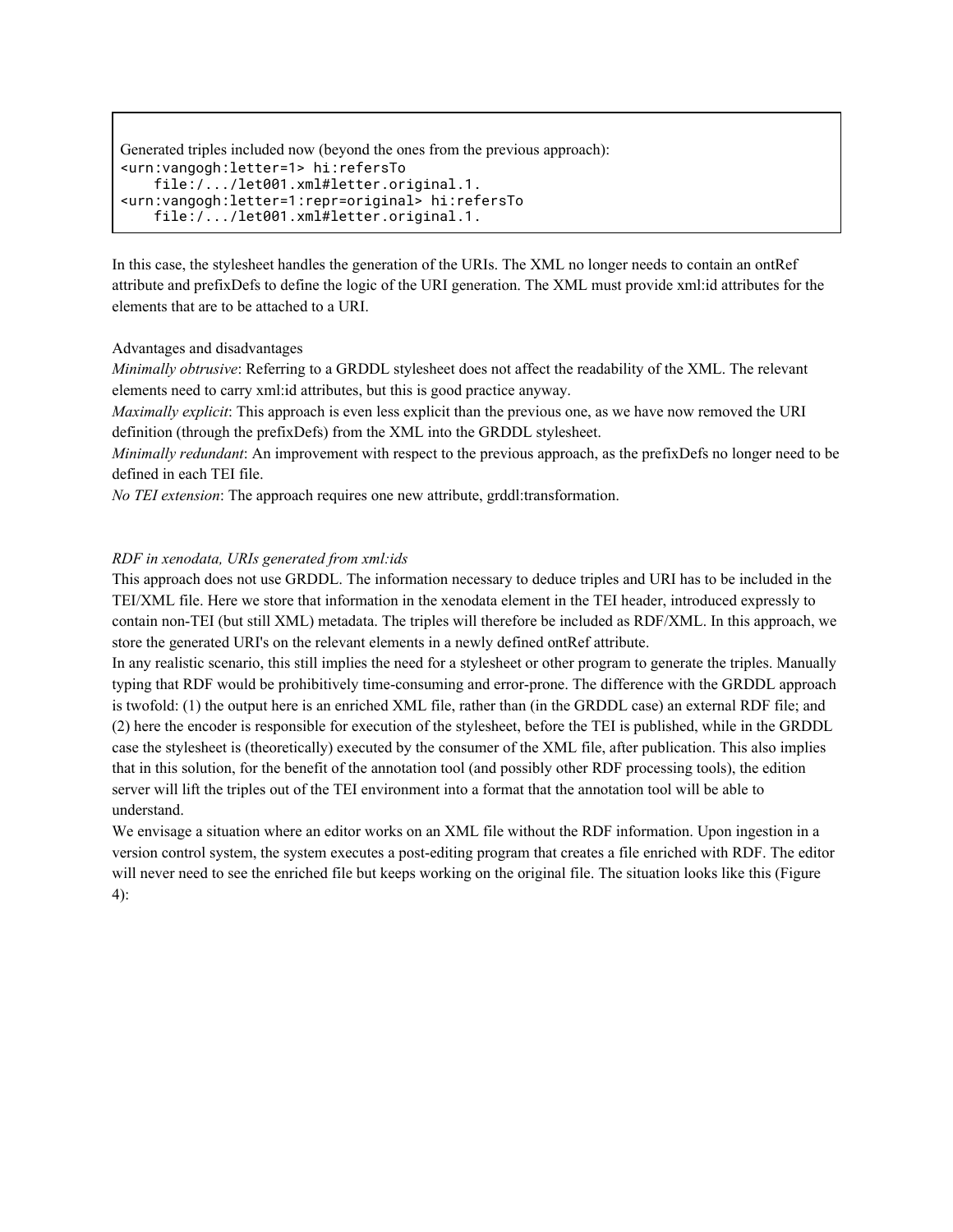

[Figure 4. Overview of the editing and annotation workflow.]

A fragment of the generated xenodata element might look like this:

```
<tei:xenodata xmlns:rdf="http://www.w3.org/1999/02/22-rdf-syntax-ns#"
    xmlns:hi="http://boot.huygens.knaw.nl/vgdemo1/editionannotationontology.ttl#">
     <rdf:RDF>
         <rdf:Description about="urn:vangogh:letter=1" rdf:type="&vg;Letter"/>
         <rdf:Description about="urn:vangogh:letter=1:repr=original"
             rdf:type="&hi;EditionText"/>
         <rdf:Description about="urn:vangogh:letter=1"
             hi:hasRepresentation="urn:vangogh:letter=1:repr=original"/>
 … …
 </rdf:RDF>
</tei:xenodata>
As usual in XML/RDF, here we use XML entities (&hi;, &vg;) as abbreviations, because namespaces don't work
in xml attributes. The entities are defined at the top of the document:
<!DOCTYPE any [
 <!ENTITY hi 'http://....../.../editionannotationontology.ttl#'>
 <!ENTITY vg 'http://....../.../vangoghannotationontology.ttl#'>
\vert
```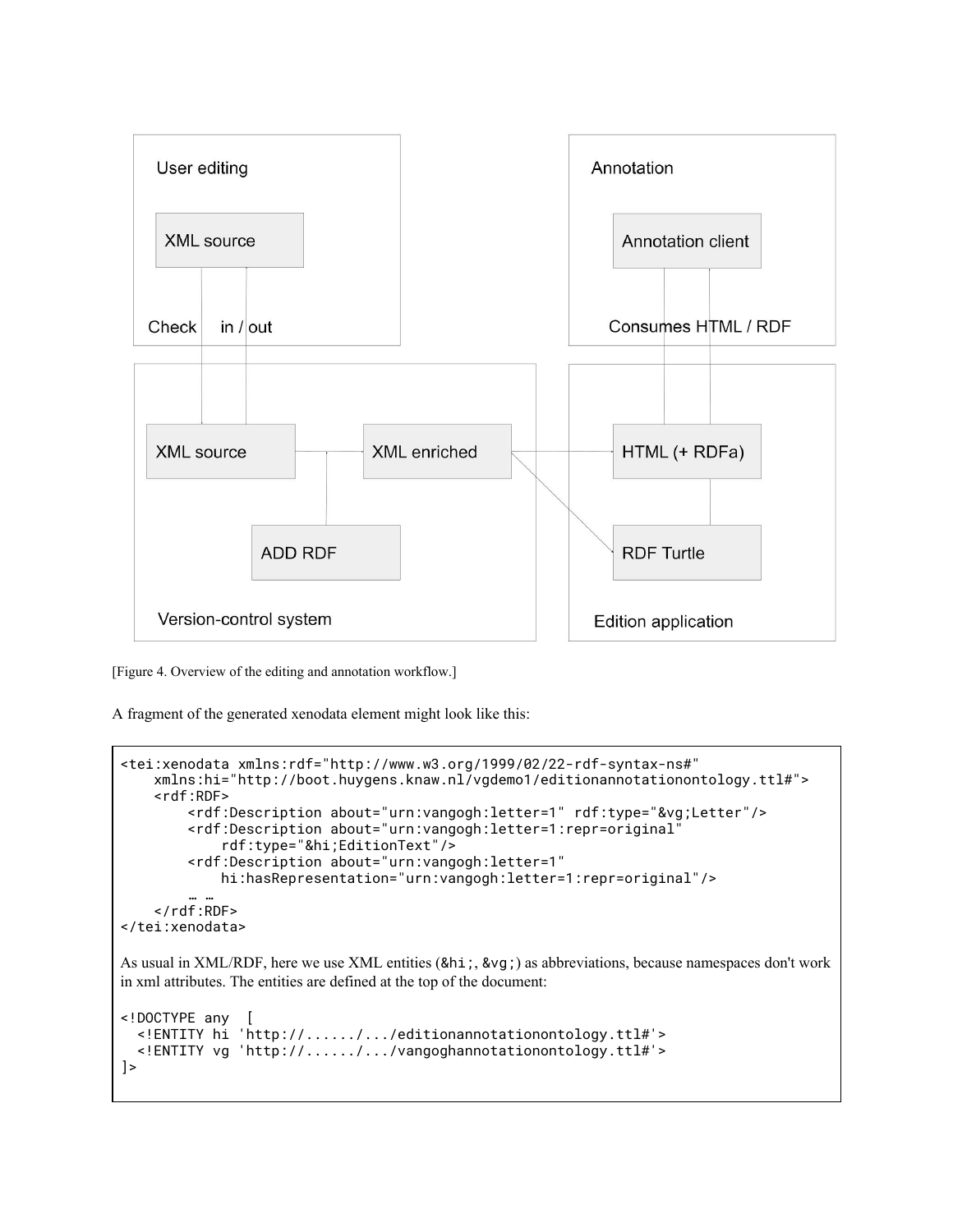The generated URIs for the letter's components are stored in their ontRef attribute (two URIs! One for the work, one for the edited text): <div type="original" xml:id="letter.original.1" ontRef="urn:vangogh:letter=1 urn:vangogh:letter=1:repr=original">

```
 <ab xml:id="para.original.1.1"
     ontRef="urn:vangogh:letter=1:para=1
             urn:vangogh:letter=1:para=1:repr=original">
    [content of para]
 </ab>
```
## Advantages and disadvantages

*Minimally obtrusive*: If the RDF enrichment can indeed be handled as a post-editing process, where there is no need for the editor to work with the enriched file, the XML remains maximally readable for the editor.

*Maximally explicit*: All RDF is contained in the enriched XML. In that sense, the approach is fully explicit. It might be considered a disadvantage that the RDF is not easily accessible to general-purpose RDF tools; however, the conversion to, say, a turtle file, is trivial.

*Minimally redundant*: The choice for a post-editing approach, where the original XML and the enriched XML will be maintained separately for an indefinite period of time, entails some redundancy. However, as the enriched file is automatically created upon check-in in the version control system, this needn't present any problem. *No TEI extension*: The approach requires adding an ontRef attribute to the TEI schema.

## *Triple representation on relation element, URIs generated from xml:ids*

Here we follow the choice made by the SAWS project (Jordanous, Lawrence, Hedges and Tupman 2012). In this scenario the relation element, originally meant to describe relations between persons, is used to carry any sort of triple. The @active attribute points to the subject of the triple, the @ref contains the property and the @passive attribute the object. The SAWS project used the @active and @passive attributes to refer to the xml:id attributes of the corresponding xml elements. In our case, this will not work, because we need to refer to the xml elements in their double capacity of work and text. We need to express, for instance, that the text is a representation of the work. On the relation element we therefore use URIs rather than just pointers to xml:ids. As we assume the post-editing scenario outlined above, using full URIs presents no legibility problems.

Some of the generated relation elements will look like this:

```
<tei:listRelation xmlns:rdf="http://www.w3.org/1999/02/22-rdf-syntax-ns#">
   <tei:relation active="urn:vangogh:letter=1" ref="rdf:type"
       passive="http://.../vangoghannotationontology.ttl#vg:Letter"/>
   <tei:relation active="urn:vangogh:letter=1:repr=original" ref="rdf:type"
       passive="http://.../editionannotationontology.ttl#hi:EditionText"/>
   <tei:relation active="urn:vangogh:letter=1"
       ref="http://.../editionannotationontology.ttl#hi:hasRepresentation"
       passive="urn:vangogh:letter=1:repr=original"/>
    ...
</tei:listRelation>
```
As will be clear, this is essentially the same solution as the xenodata approach, just expressed in a different syntax. The advantages and disadvantages are similar.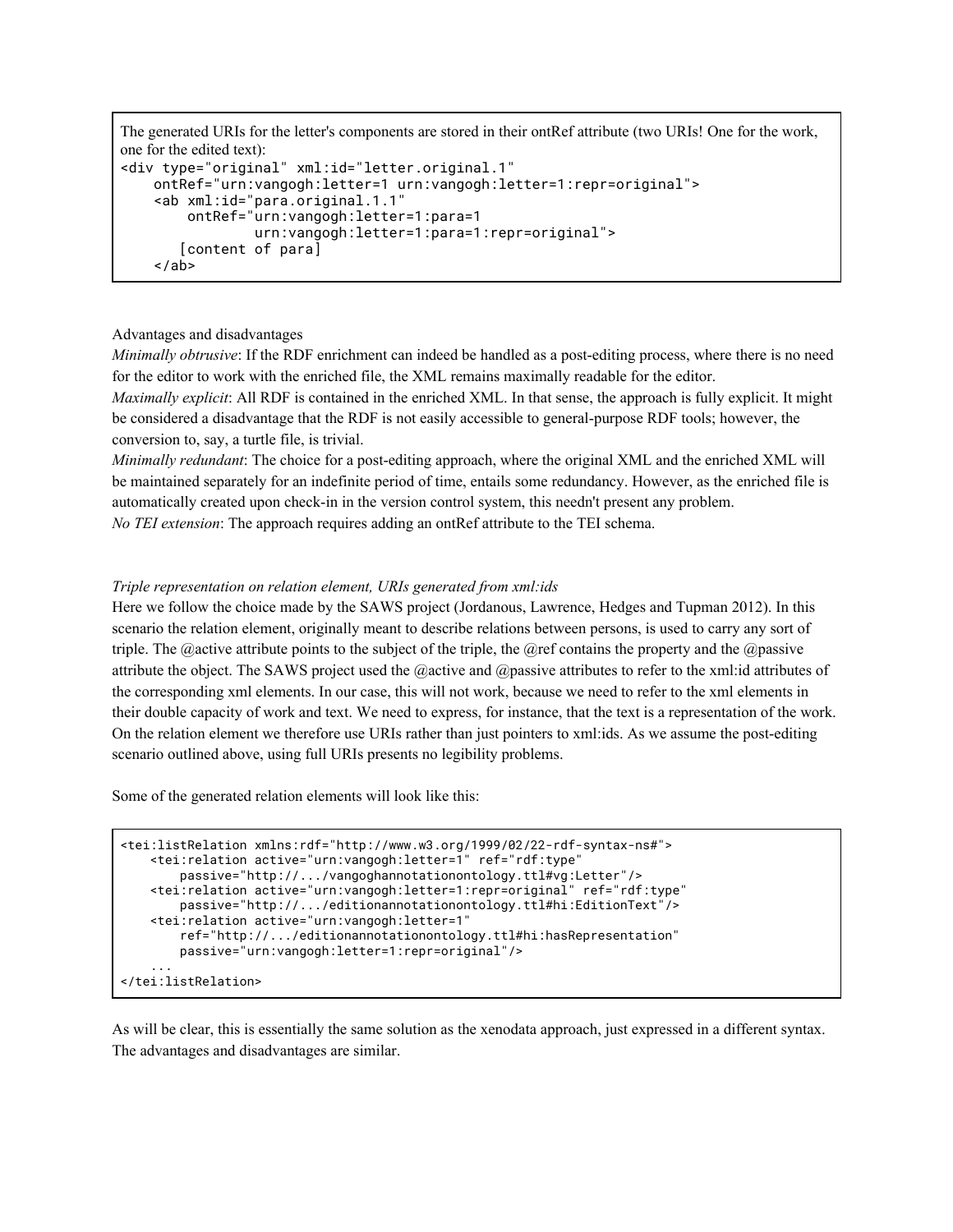#### *Triples as RDFa, URIs generated from xml:ids*

RDFa was designed with the purpose of embedding RDF into hierarchical languages such as HTML and XML (W3C 2015). The idea is that the information that is already contained in the document can be labeled with semantic information using a number of extra attributes, the most important of which are about, resource, typeof and property. An RDFa processor can then extract RDF from the document by combining the structure and content of the document with the RDFa labels. The approach was successfully used in (Tittel, Bermúdez-Sabel & Chiarcos 2018). RDFa is mostly used for expressing hierarchical structures, say an agenda with agenda items. A very common structure is that a URI is assigned to a high-level element (say a div holding the agenda) using the about attribute; underlying elements (say agenda items in p elements) are assigned a URI through a resource attribute; and the relation between the top and the lower level element is expressed using a property attribute. For each element, the typeof attribute defines the class that the attribute belongs to.

A single hierarchy, for example the relation between the work and its paragraphs, could be easily expressed using RDFa:

```
<div type="original" xml:id="letter.original.1"
    about="urn:vangogh:letter=1" typeof="vg:Letter">
     <ab xml:id="para.original.1.1"
         about="urn:vangogh:letter=1:para=1" typeof="vg:ParagraphInLetter"
         property="hi:hasWorkPart">
         <!-- content of para -->
    \langleab>
     <!-- rest of paragraphs -->
</div>
```
The hierarchy of the XML translates naturally into the triple describing the relation between work and paragraph using the property hi:hasWorkPart.

However, in the case of our double hierarchy this no longer works. We have either to duplicate the entire hierarchy elsewhere in the XML document or to create the triples representing the hierarchy manually by adding empty seg elements.

A fragment of the RDFa-enhanced XML could look like this:

```
<div type="original" xml:id="letter.original.1" about="urn:vangogh:letter=1"
    typeof="vg:Letter">
     <tei:seg resource="urn:vangogh:letter=1:para=1" property="hi:hasWorkPart"/>
     <!-- similar segs for other work paras>
     <tei:div resource="urn:vangogh:letter=1:repr=original"
         property="hi:hasRepresentation" typeof="hi:EditionText">
         <tei:seg resource="urn:vangogh:letter=1:para=1:repr=original"
             property="hi:hasTextPart"/>
         <!-- similar segs for other text paras>
         <ab xml:id="para.original.1.1" about="urn:vangogh:letter=1:para=1"
             typeof="vg:ParagraphInLetter">
             <tei:seg resource="urn:vangogh:letter=1:para=1:repr=original"
                 property="hi:hasRepresentation" typeof="hi:EditionText">
                 <!-- content of para -->
             </tei:seg>
        \langleab>
         <!-- rest of paragraphs -->
```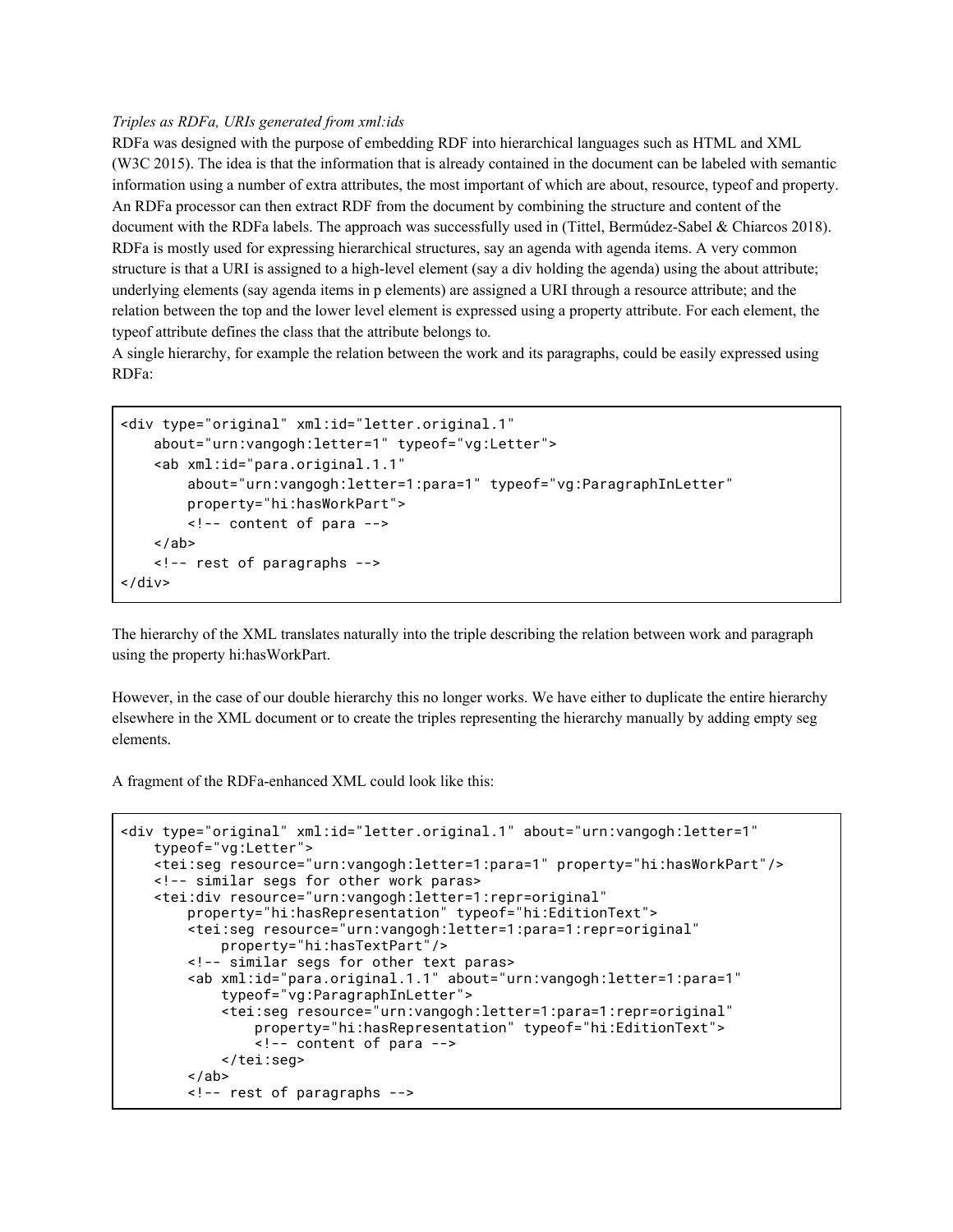</tei:div> </div>

The outer div defines the letter (work) URI. The first empty seg element inside it relates the letter to its first paragraph. To simplify, we only show the first of these. The inner div defines the text URI. Here too there is an empty seg to relate it to its (first) paragraph. The paragraph (ab element) carries the work paragraph URI. Inside, there is a seg-element that carries the text paragraph URI.

Advantages and disadvantages

*Minimally obtrusive*: As this is again a post-editing process, the original XML remains readable for the editor. However, the enriched RDFa-XML has a convoluted structure and becomes close to unreadable. *Maximally explicit*: As in the xenodata and relation approaches, all RDF is contained in the enriched XML. Here too, it can be trivially extracted for use by general-purpose RDF tools. *Minimally redundant*: Manageable redundancy, as above. *No TEI extension*: The approach requires adding the RDFa attributes to the TEI schema.

#### **TEXT AND PAGE HIERARCHIES**

The second example that we discuss is concerned with the annotation of fragments of text in a double hierarchy: the logical hierarchy of text and text parts and the physical hierarchy of pages and lines. It should be possible to reuse an annotation on a certain manuscript line both in the context of other annotations on that page and in the context of other annotations on the relevant paragraph. Robinson (2017) has devised the DET (Document Entity Text) addressing scheme which allows pointing at intersections of the logical and physical hierarchies, which we have called Positioned Text Fragments (PTFs). A PTF might be a part of a paragraph as it appears on one line in one manuscript, it might also be a part of a work as realized on one manuscript page.

In the example that we discuss here, we look at the intersections of pages and paragraphs. For a case of overlap between those hierarchies, we switch our attention to letter 4. Paragraph 4 is split over two pages. The situation that we want to represent looks like this: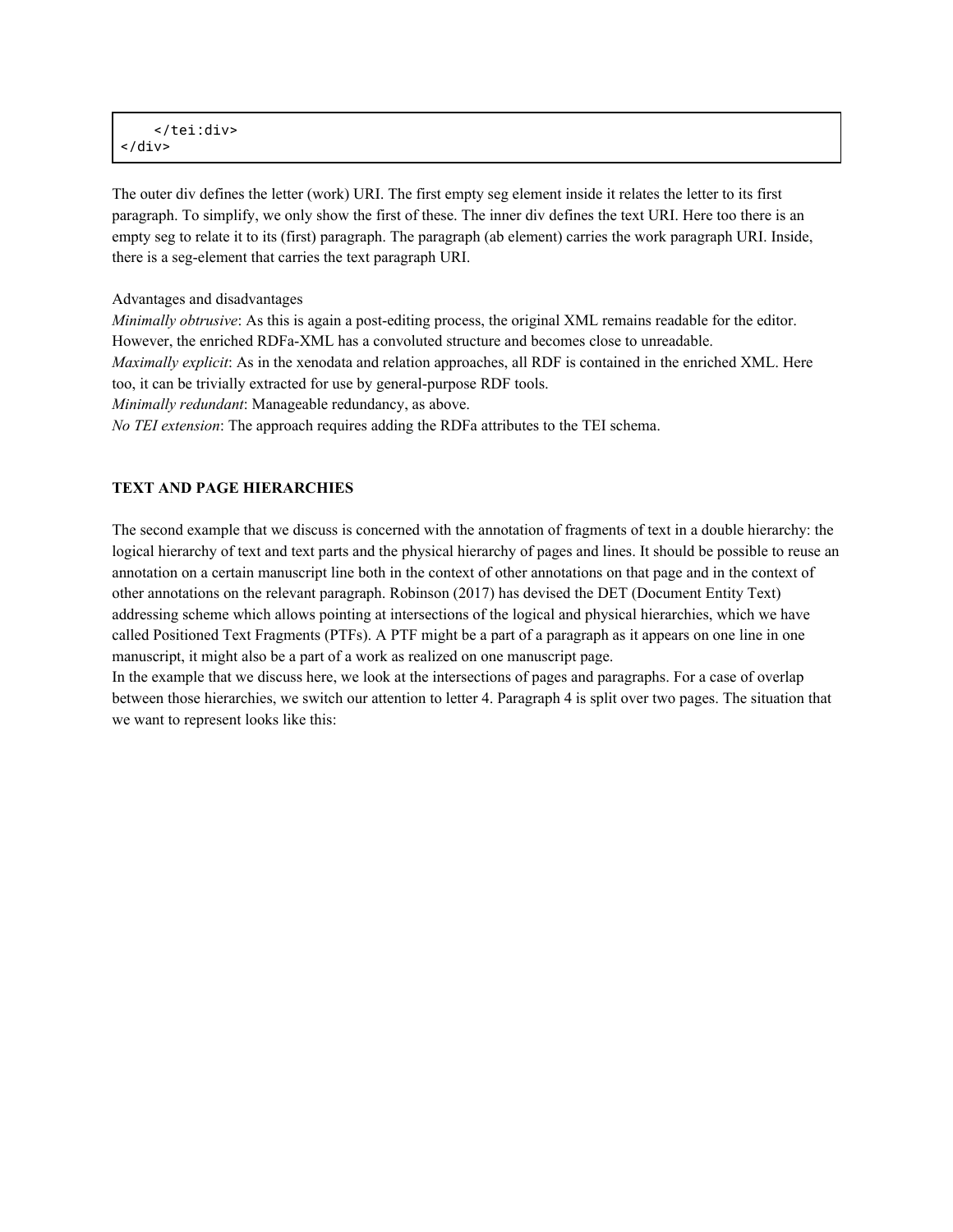

[Figure 5. RDF representation of two positioned text fragments in the text and page hierarchies.]

The main issue in representing this graph in the XML source is that the positioned text fragments as such are not (usually) represented in the XML. They exist only implicitly, as the intersection between the logical hierarchy and the (milestone-based) physical hierarchy.

The XML of paragraph 4 looks like this (simplified):

```
<ab>How sorry I am about Uncle Hein. I sincerely hope he'll get better, but Theo, I
fear he won't. Last summer he was still <pb />>b of full of ambition, and had so many
plans and told me that business was going so well. It is indeed sad.
\langleab>
```
Representing the paragraph-page PTFs would turn this into something like:

```
<ab>
     <ptf>How sorry I am about Uncle Hein. I sincerely hope he'll get better, but
         Theo, I fear he won't. Last summer he was still
     </ptf>
    <pb/>
     <ptf> so full of ambition, and had so many plans and told me that business was
         going so well. It is indeed sad.
     </ptf>
```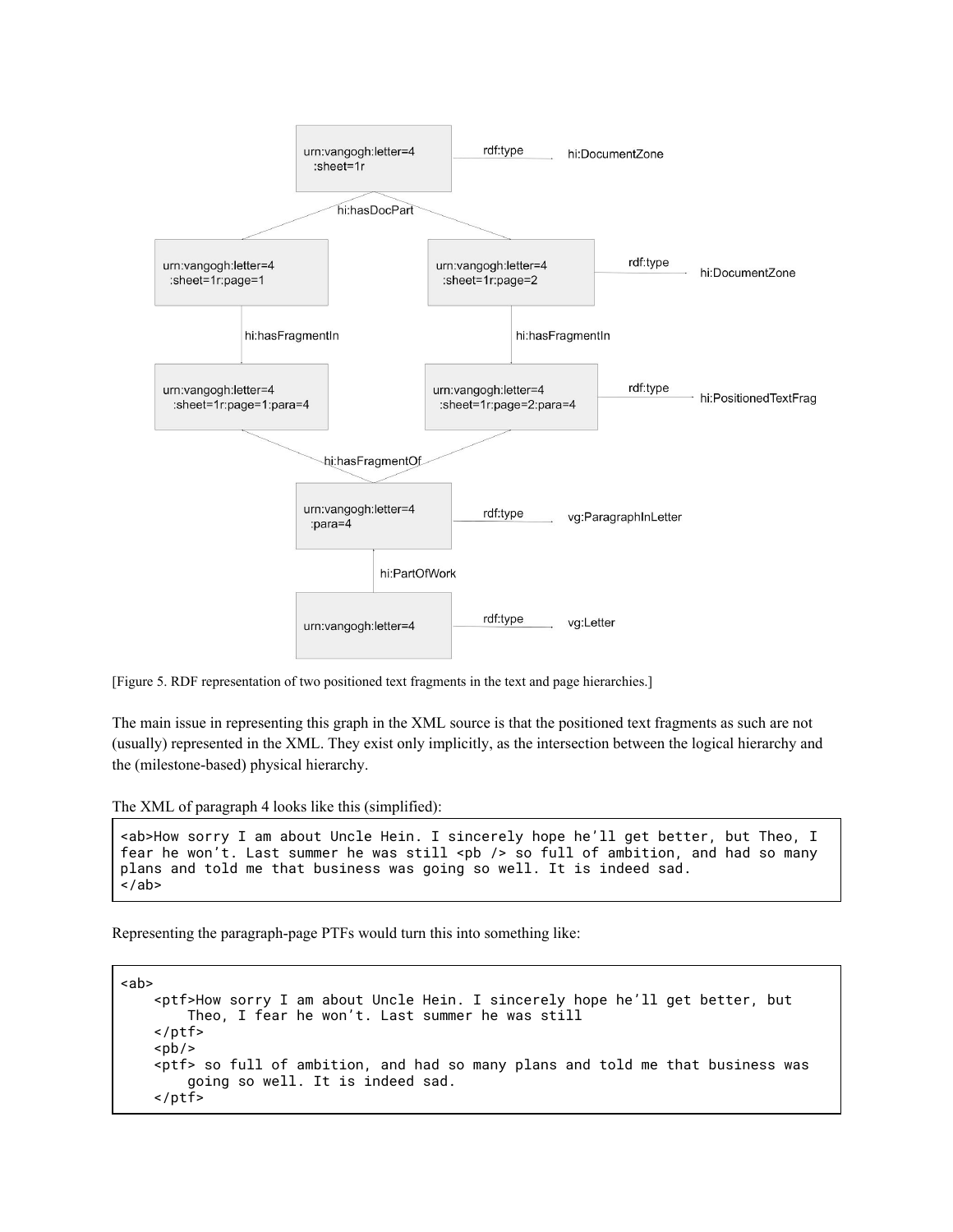$\langle$ ab>

If there were an italicized phrase around the page break, we would have to split the PTFs. Using the n-attribute to connect what should logically be considered as a single PTF, we get:

```
<ab>
     <ptf n="1">How sorry I am about Uncle Hein. I sincerely hope he'll get
         better, but Theo, I fear he won't. </ptf>
     <emph>
         <ptf n="1">Last summer he was still </ptf>
        <pb/>
         <ptf n="2"> so full of ambition</ptf>
     </emph>
     <ptf n="2">, and had so many plans and told me that business was going so well.
          It is indeed sad.</ptf>
\langleab>
```
This would be clearly impracticable in a file that should be usable for editors. This seems to imply that we have the choice between a GRDDL-like solution, where a client dynamically generates RDF at runtime, or a post-editing script as discussed in some of the other approaches above.

In fact, however the GRDDL solution will not work. Remember that a GRDDL script generates RDF that other programs can consume, but it leaves the XML unchanged. The generated RDF will use URIs to refer to PTFs, but in the XML there will be nothing that corresponds to these URIs. To find out what an annotation of a PTF refers to, we'd have to inspect the logic of the GRDDL script. This implies that in this case a post-editing script is the only workable answer.

The result of the post-editing script would be an XML file enhanced with triples (e.g. in a xenodata element), with pb elements, divs and paragraphs provided with ontRef attributes, and seg elements with type=ptf to represent the positioned text fragments.

Apart from the work level information about work and paragraphs that we've seen in the previous sections, the xenodata element now would also define the sheet of paper, it would describe the pages on the sheet and the positioned text fragments. It would also describe the relations between these objects:

```
<tei:xenodata>
   <rdf:RDF>
        <rdf:Description about="urn:vangogh:letter=4:sheet=1r"
            rdf:type="http://....../.../editionannotationontology.ttl#DocumentZone"/>
        <rdf:Description about="urn:vangogh:letter=4:sheet=1r"
            hi:hasDocPart="urn:vangogh:letter=4:sheet=1r:page=1"/>
        <rdf:Description about="urn:vangogh:letter=4:sheet=1r:page=1"
            rdf:type="http://....../.../editionannotationontology.ttl#DocumentZone"/>
        <rdf:Description about="urn:vangogh:letter=4:sheet=1r:page=1:para=4"
            rdf:type="http://....../.../editionannotationontology.ttl#PositionedTextFrag"/>
        <rdf:Description about="urn:vangogh:letter=4:para=4"
           hi:hasFragmentOf="urn:vangogh:letter=4:sheet=1r:page=1:para=4"/>
        <rdf:Description about="urn:vangogh:letter=4:sheet=1r:page=1"
           hi:hasFragmentIn="urn:vangogh:letter=4:sheet=1r:page=1:para=4"/>
        <rdf:Description about="urn:vangogh:letter=4:sheet=1v:page=2"
            hi:hasFragmentIn="urn:vangogh:letter=4:sheet=1v:page=2:para=4"/>
        … …
    </rdf:RDF>
</tei:xenodata>
```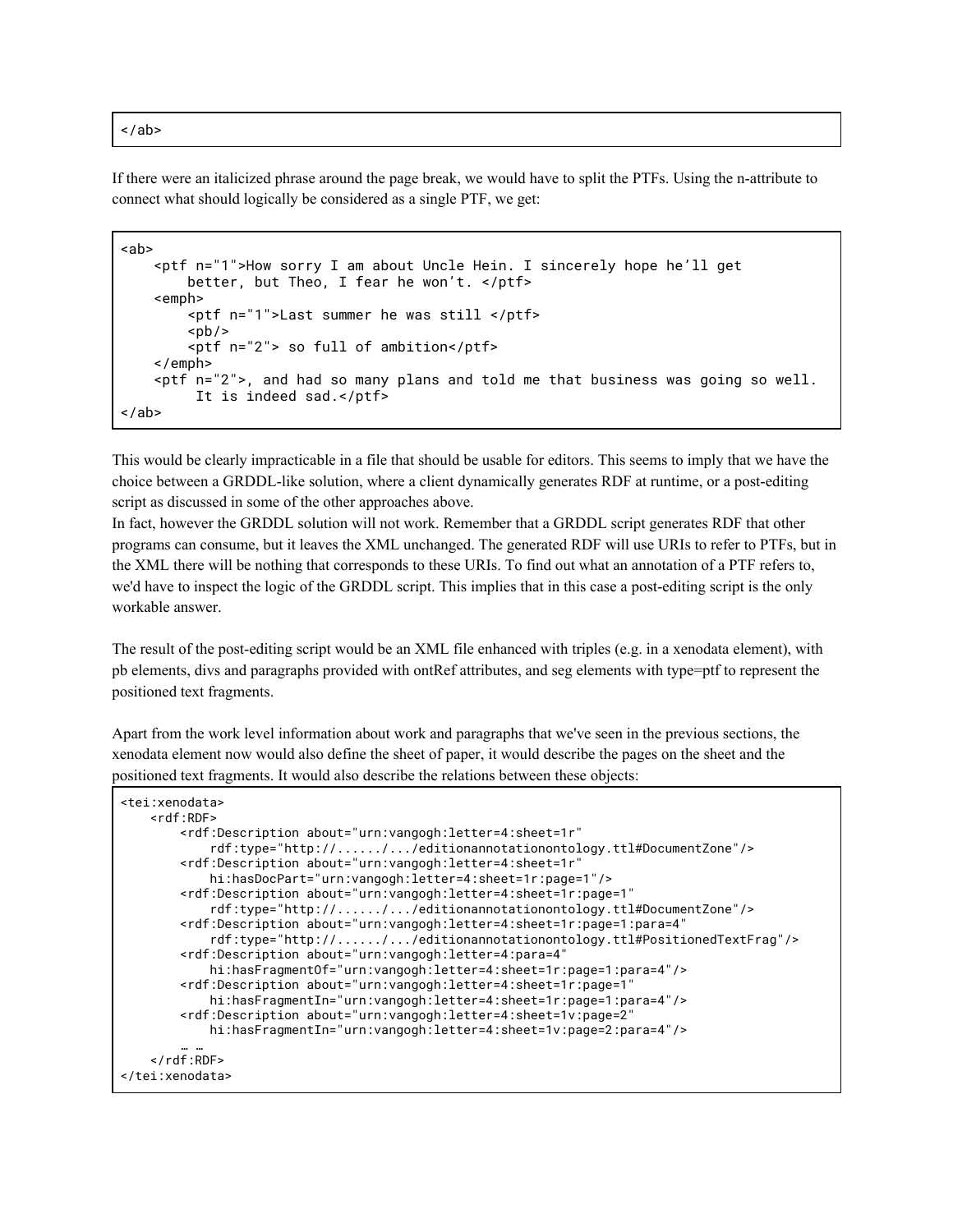The triples would be about the URIs defined in the transcription:

```
<div type="original" xml:id="letter.original.4" ontRef="urn:vangogh:letter=4">
    <pb f="1r" n="1" xml:id="pb-orig-1r-1" facs="#zone-pb-1r-1"
       ontRef="urn:vangogh:letter=4:sheet=1r:page=1"/>
    <lb n="1" xml:id="l-1"/>
    <ab xml:id="para.original.4.1" ontRef="urn:vangogh:letter=4:para=1">
        <tei:seg type="ptf" ontRef="urn:vangogh:letter=4:sheet=1r:page=1:para=1">
            [content]
        </tei:seg>
    \langleab>
```
The advantages and disadvantages of this approach are really the same as those of the xenodata approach discussed above. The XML that the editor sees remains fully readable, the enriched XML contains a full RDF representation, the resulting redundancy is manageable and the only TEI extension that is needed is the addition of an ontRef attribute.

## **CONCLUSION AND DISCUSSION**

There is no single best way to store the source for the RDF describing a text structure's embedding in the Linked Data world. We discussed a number of approaches for two different cases, but there are other cases. Combinations of approaches would also be possible. E.g., to work around the double hierarchies in RDFa we could define the work hierarchy under the xenodata element, and use RDFa to define the hierarchies of the representations (original text and translation). However, this would make it harder to lift the RDF triples out of the XML.

From the preceding discussion it appears that the GRDDL approach is weakest in terms of explicitness. The fate of the standard is unclear and the archived TEI files will contain no representation of the triples or even, in our second GRDDL approach, of the URIs. GRDDLs strong point, the minimal redundancy (and therefore, user-friendly XML) can also be obtained if we implement a post-editing script in the version-control system, as used in the other approaches. Of these, the RDFa approach might be suitable for simple cases, where all annotation uses a single hierarchy. In other cases, the generated RDFa becomes unwieldy. The remaining approaches (using either the relation or the xenodata element) are very similar. An advantage of the relation element might be that the triples can be stored near (one of) the elements that they are about, while the xenodata approach collects all triples in the document's header. For our post-editing approach, that consideration is not really relevant. We prefer the xenodata approach because it is closest to the RDF model.

This is not necessarily in general the best way for embedding RDF in TEI XML. One thing to keep in mind is that in our case the RDF can be deduced from the XML structure, based on rules. This situation is fundamentally different from e.g. that of the SAWS project (see above) where the RDF triples represent new knowledge.

Given that we propose to derive the triples upon ingestion in the version control system, our criterion of maximal explicitness would prescribe that the TEI files contain the name of the program that deduces the RDF statements. The version control system should use the programme that the TEI file mentions. As yet we have not formulated a preference for how the program name should be stored in the TEI file. An obvious choice would be to include the information in an XML processing instruction. Another option would be to widen the scope of the existing TEI element appInfo, now used for recording past processing steps, to define also required future processing steps. The latter choice would require a hook in the version control system that knows how to read TEI, and might be less flexible than using a processing instruction.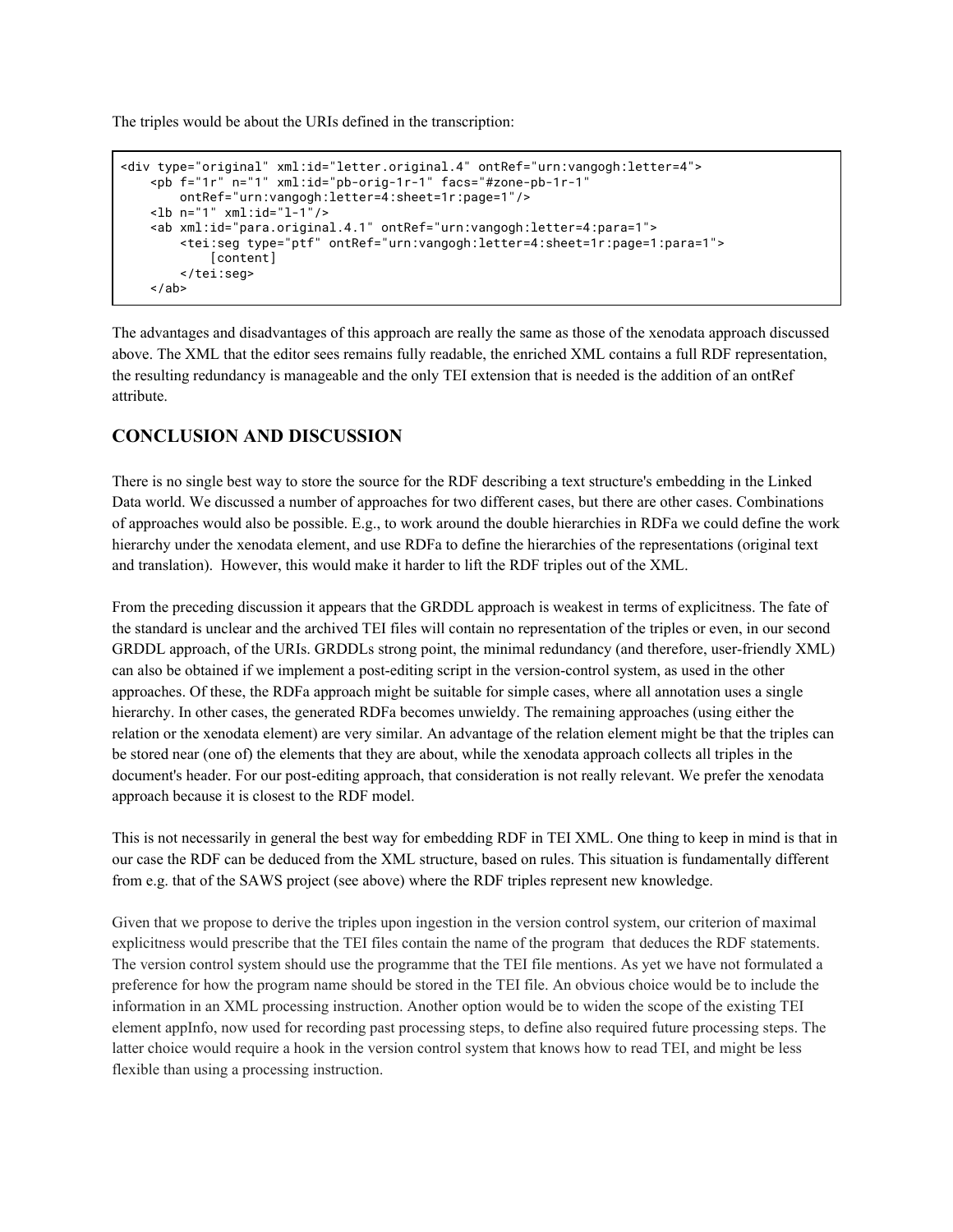In this paper we have assumed that all URIs for the objects that we want to refer to are URNs; our objects are abstract information objects and not, e.g., web pages. Our URNs are all persistent, as they should be. More specifically, we have made our URNs transparent: by constructing them as lists of numbered units (e.g. 'letter=4:sheet=1r:page=1:para=1') software as well as humans can understand them and act upon them. This is not strictly necessary. Projects that require opaque identifiers could choose to assign unique random identifiers to their objects. However, these URIs could no longer be generated on the basis of the XML's hierarchical structure alone and would have to be included in the XML.

## **OUTLOOK**

We have developed a prototype annotation tool that reads the RDFa describing the edition, as displayed in the browser, as well as any linked RDF descriptions of external components and allows users to make various types of annotations (Boot and Koolen in print). The software is open source and consists of a JavaScript client (Koolen et al. 2019a) that edition creators can easily incorporate in their online editions and a server (Koolen et al. 2019b) that can store and retrieve the annotations. Edition creators can decide to run their own annotation servers or configure the client to communicate with other annotation servers. A next step for us will be to test this approach with a number of real editions.

Our approach to annotation creates the possibility for users to choose very specific targets for their annotation. One of the issues that we will have to confront in testing is whether this flexibility might not, paradoxically, decrease the interoperability of user annotations. The flexibility that we offer might be confusing to users and lead them to choose inappropriate annotation targets. It is possible that the distinctions that FRBR makes are too subtle for the average user.<sup>5</sup> We do not expect this in itself to be a problem. After all, we design an annotation tool for scholarly use, and though FRBR terminology might be complex, distinctions such as the one between a work and a copy are the bread and butter of scholarship. Research about the issue is not really available as annotation tools that support the distinctions are scarce. Most research about FRBR usability has been in the context of library catalogs. "FRBR-based displays do make sense to users and better support their tasks" write Zhang & Salaba (2012) and similar findings are reported in (Kim 2015). Hunter and Gerber (2010) present, as far as we know, the only study of FRBR-based annotation. They find that the FRBR ontology is complex to many users indeed. However, the tool they tested only supports annotation at the entry-level, not on text fragments. We really need more experimentation to understand how FRBR-based annotation will work out.

Meanwhile, within the domain of textual editing, our approach may be useful for other forms of interaction with the text besides annotation. The URNs that we use are not coincidentally very similar to the URN's used in the Canonical Text Services protocol (Blackwell and Smith 2014). They could provide the basis for exchange of text fragments between applications and digital text collections. Beyond the domain of textual editing, a similar approach will be useful in fields that also have multiple representations of a single original object, such as in the field of video (think of representations in multiple resolutions, separate audio tracks or textual transcripts, or an entire news program vs. individual items). Even in photography, an annotation can be about the photographed object or about the picture itself. Distinguishing between object and representation and embedding both in their context is a key requisite for interoperable annotation and other applications.

<sup>&</sup>lt;sup>5</sup> We thank Michele Pasin for this pertinent question.